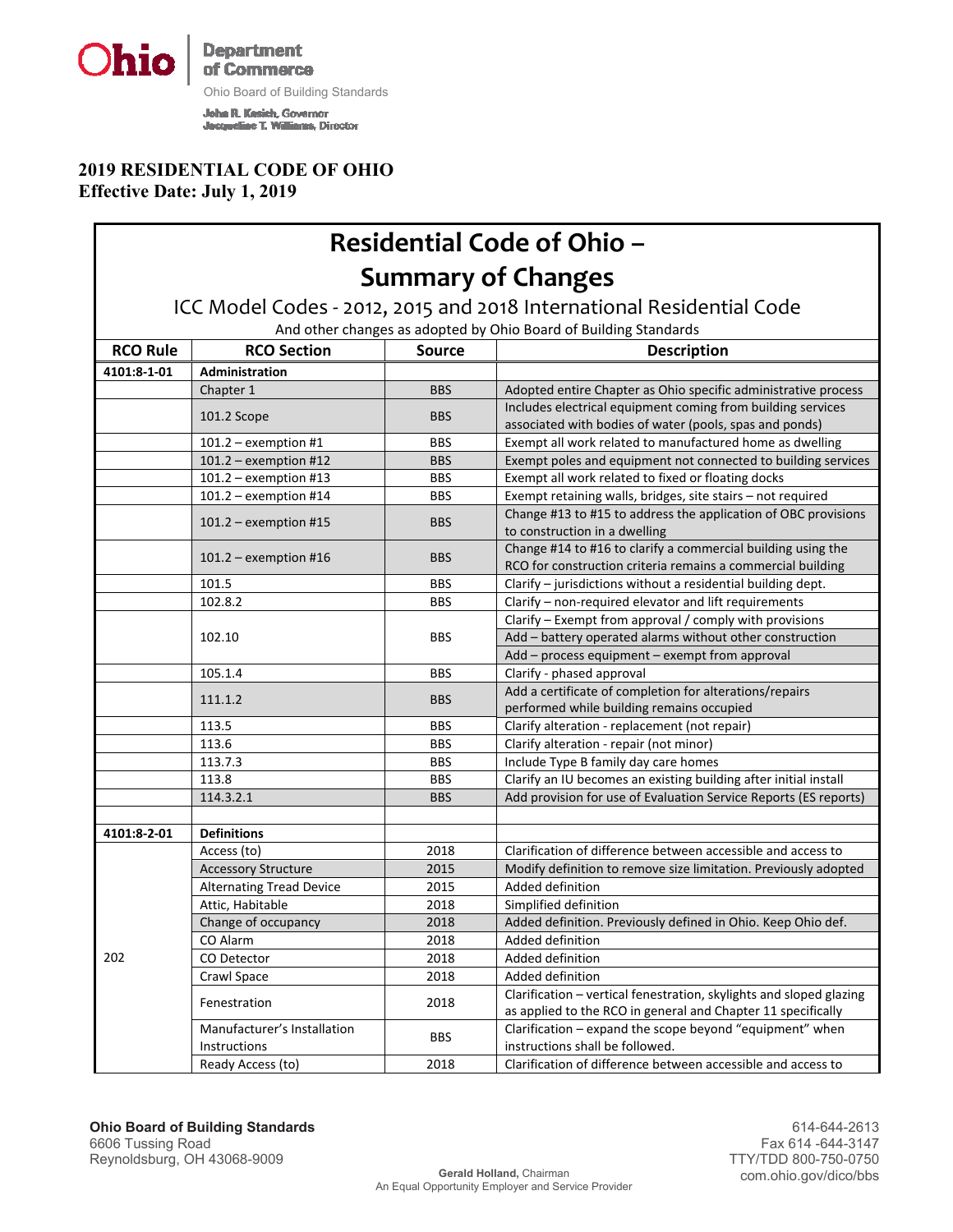| <b>Residential Code of Ohio -</b>                                                                                                        |                                    |               |                                                                                                                |  |  |  |
|------------------------------------------------------------------------------------------------------------------------------------------|------------------------------------|---------------|----------------------------------------------------------------------------------------------------------------|--|--|--|
|                                                                                                                                          | <b>Summary of Changes</b>          |               |                                                                                                                |  |  |  |
| ICC Model Codes - 2012, 2015 and 2018 International Residential Code<br>And other changes as adopted by Ohio Board of Building Standards |                                    |               |                                                                                                                |  |  |  |
|                                                                                                                                          |                                    |               |                                                                                                                |  |  |  |
| <b>RCO Rule</b>                                                                                                                          | <b>RCO Section</b>                 | <b>Source</b> | <b>Description</b>                                                                                             |  |  |  |
|                                                                                                                                          | Solar - Energy System              | 2018          | Added definition related to solar energy systems to clarify the                                                |  |  |  |
|                                                                                                                                          | Solar - Thermal Collector          | 2018          | related provisions in Chapters 3 and 9                                                                         |  |  |  |
|                                                                                                                                          | Solar - Thermal System             | 2018          |                                                                                                                |  |  |  |
|                                                                                                                                          | <b>Structural Composite Lumber</b> | 2012          | Adding definitions for LVL, PSL, LSL and OSL                                                                   |  |  |  |
|                                                                                                                                          | Townhouse                          | <b>BBS</b>    | Deleted the term                                                                                               |  |  |  |
|                                                                                                                                          | Windborne debris region            | 2012          | Simplified definition. No regions in Ohio.                                                                     |  |  |  |
|                                                                                                                                          | Continuous insulation              | 2015/BBS      |                                                                                                                |  |  |  |
|                                                                                                                                          | Insulated siding                   | 2015/BBS      |                                                                                                                |  |  |  |
|                                                                                                                                          | Insulted vinyl siding              | 2015/BBS      |                                                                                                                |  |  |  |
|                                                                                                                                          | Air barrier                        | 2018/BBS      | From Chapter 11 - Energy Efficiency                                                                            |  |  |  |
|                                                                                                                                          | <b>Building Thermal Envelope</b>   | 2018/BBS      | Relocate all definitions to Chapter 2                                                                          |  |  |  |
|                                                                                                                                          | Skylight                           | 2018/BBS      |                                                                                                                |  |  |  |
|                                                                                                                                          | Vertical fenestration              | 2018/BBS      |                                                                                                                |  |  |  |
|                                                                                                                                          | Opaque Door                        | 2018/BBS      |                                                                                                                |  |  |  |
|                                                                                                                                          | Definitions - Fuel Gas             | <b>BBS</b>    | Move all definitions from Chapter 24 Fuel Gas to Chapter 2                                                     |  |  |  |
|                                                                                                                                          |                                    |               |                                                                                                                |  |  |  |
| 4101:8-3-01                                                                                                                              | <b>Building Planning</b>           |               |                                                                                                                |  |  |  |
|                                                                                                                                          | 301.2                              | 2015/18/BBS   | Table 301.2(1) - Fixed constants for Ohio / Removed Man. J                                                     |  |  |  |
|                                                                                                                                          | 301.2                              | 2015          | Wind Design Maps updated for Vult                                                                              |  |  |  |
|                                                                                                                                          | 301.2                              | 2018          | Figures $301.2(2)$ & $(3)$ - Added an area of SDC C                                                            |  |  |  |
|                                                                                                                                          | 301.2                              | 2015          | Figure 301.2(8) - Component and cladding pressure zones                                                        |  |  |  |
|                                                                                                                                          | 301.2                              | 2015          | Table $301.2(2)$ - Component and cladding loads                                                                |  |  |  |
|                                                                                                                                          | 301.2.1                            | 2012          | Wind design criteria - Clarify intent                                                                          |  |  |  |
| <b>Deleted</b>                                                                                                                           | 301.2.1.1                          | 2012/BBS      | Wind design limitations - not applicable in Ohio                                                               |  |  |  |
|                                                                                                                                          | 301.2.1.1.1                        | 2015          | Sunrooms - Category descriptions                                                                               |  |  |  |
| <b>Deleted</b>                                                                                                                           | 301.2.1.2                          | 2012/15/BBS   | Opening protection - Windborne debris - not applicable in Ohio                                                 |  |  |  |
|                                                                                                                                          | 301.2.1.4                          | 2015          | Wind exposure - Reduced to three exposures - B, C & D                                                          |  |  |  |
| <b>Deleted</b>                                                                                                                           | 301.2.1.5.1                        | 2015/BBS      | Table 301.2.1.5.1 - not applicable in Ohio                                                                     |  |  |  |
|                                                                                                                                          | 301.2.2                            | 2012          | Seismic provisions                                                                                             |  |  |  |
|                                                                                                                                          | 301.2.2.1                          | 2018          | Seismic Design Category - Identified zone meeting Category "C"                                                 |  |  |  |
|                                                                                                                                          |                                    |               | existing in Ohio. See Figures 301.2(2) and 301.2(3)                                                            |  |  |  |
|                                                                                                                                          | 301.2.2.6<br>301.2.4               | 2018<br>2015  | Irregular Buildings - rearrange for ease of use<br>Floodplain construction - Must comply with most restrictive |  |  |  |
|                                                                                                                                          | 301.3                              | 2015          | Story Height - max.ht. 11'-7" for frame; 13'-7" for masonry                                                    |  |  |  |
|                                                                                                                                          | 301.5                              | 2012          | Table 301.5 Clarify attic live loads                                                                           |  |  |  |
|                                                                                                                                          | 302.1                              | 2012/15/18    | Exterior walls                                                                                                 |  |  |  |
|                                                                                                                                          | 302.2                              | 2015/18/BBS   | "Townhouse" replaced- separation - Ohio language retained                                                      |  |  |  |
|                                                                                                                                          | 302.2.2                            | 2012/18/BBS   | "Townhouse" replaced- parapet exception - moved to 302.2.4                                                     |  |  |  |
|                                                                                                                                          | 302.3                              | 2018          | Dwelling unit separation - Added use of OBC section 703.3                                                      |  |  |  |
|                                                                                                                                          | 302.4.2                            | 2018          | Membrane penetration - Listed luminaries permitted                                                             |  |  |  |
|                                                                                                                                          |                                    |               | Opening protection at garage door - no self-closing                                                            |  |  |  |
|                                                                                                                                          | 302.5.1                            | 2012/18/BBS   | requirement.                                                                                                   |  |  |  |
|                                                                                                                                          | 302.10                             | 2018          | Flame Spread - Insulation                                                                                      |  |  |  |
|                                                                                                                                          | 302.13                             | 2015/18       | Fire protection of floors-New location & Add electric heat                                                     |  |  |  |
|                                                                                                                                          | 303.4                              | 2012          | Ventilation-mechanical required under 5ACH                                                                     |  |  |  |
|                                                                                                                                          | 303.5                              | 2012          | Ventilation-intake - 3' below if contaminant is <10'                                                           |  |  |  |
|                                                                                                                                          | 303.7                              | 2015          | Stairway illumination - Clarify - separate interior                                                            |  |  |  |
|                                                                                                                                          | 303.8                              | 2015          | Stairway illumination -Clarify - separate exterior                                                             |  |  |  |
|                                                                                                                                          | 304.1                              | 2015          | Habitable room area - minimum reduced to 70sf                                                                  |  |  |  |
|                                                                                                                                          | 305                                | 2015/BBS      | Ceiling Height - minimum height reduced                                                                        |  |  |  |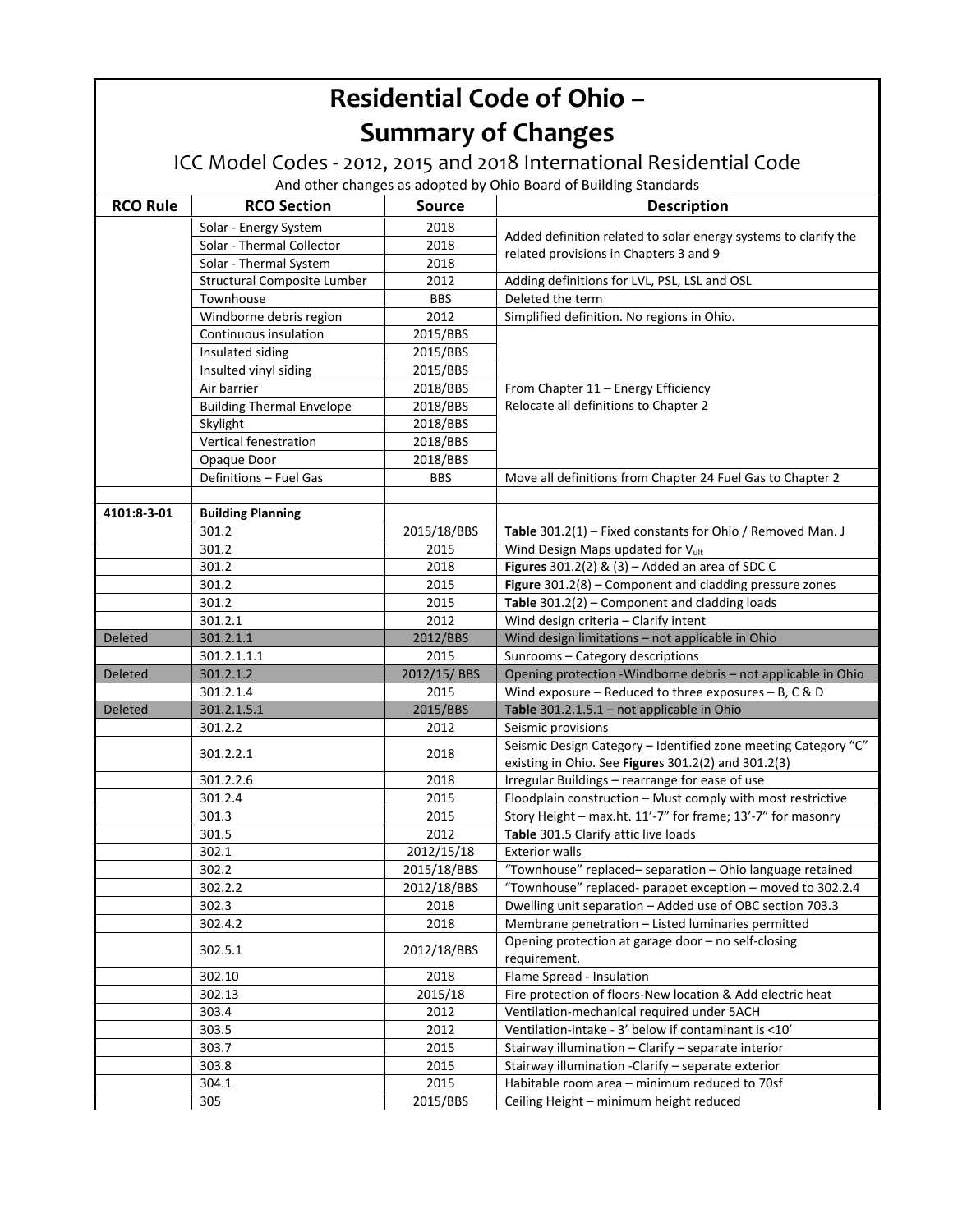#### ICC Model Codes ‐ 2012, 2015 and 2018 International Residential Code

| <b>RCO Rule</b> | <b>RCO Section</b> | <b>Source</b>  | <b>Description</b>                                                     |
|-----------------|--------------------|----------------|------------------------------------------------------------------------|
|                 | 308.4              | 2012           | Glazing-hazardous locations                                            |
|                 | 308.4.2            | 2015/18        | Glazing-safety at doors                                                |
|                 | 308.4.4.1          | 2018           | Glazing in Guards & Railings                                           |
|                 | 308.4.5            | 2012/15        | Glazing-wet locations                                                  |
|                 | 308.4.6            | 2012           | Glazing-stairway/ramp adjacent                                         |
|                 | 308.4.7            | 2012/15        | Glazing-stairway/ramp landing                                          |
|                 | 309.5              | 2012           | Sprinklers in private garages                                          |
|                 | 310                | 2015           | Emergency/rescue - Reorganized -separate windows & doors               |
|                 | 310.1              | 2012/18        | Emergency/rescue - sill height / added exception w/FP                  |
|                 | 310.2.3.2          | 2012/15        | Drainage-window wells                                                  |
|                 | 310.3              | 2018           | Area wells for Emergency/rescue doors                                  |
|                 | 310.5              | 2015           | Emergency/rescue - Addition requirements                               |
|                 | 310.6              | 2015           | Emergency/rescue - Alteration requirements                             |
|                 | 311.1              | 2015           | Means of egress - egress door opens to public way                      |
|                 | 311.3.1            | 2012           | Egress door-floor elevation                                            |
|                 | 311.7.1            | 2018           | Handrail projection                                                    |
|                 | 311.7.3            | 2015/18/BBS    | Stair rise (maximum) - increased to 148-1/2" flr/flr                   |
|                 | 311.7.5            | 2012/15/BBS    | Stair-treads & risers - Keep at 9"T and 8-1/4"R                        |
|                 | 311.7.5.1          | 2015           | Stair-riser - Open riser requirements                                  |
|                 | 311.7.5.3          | 2018           | Stair nosings - Clarify must be consistent through stair               |
|                 | 311.7.6            | 2012           | Stair-landings                                                         |
|                 | 311.7.8            | 2018           | Handrail projection                                                    |
|                 | 311.7.10.1         | 2015           | Stair-spiral - Tread measured at walkline - redefined                  |
|                 | 311.7.11           | 2015           | Stair-alternating tread devices - New                                  |
|                 | 311.7.12           | 2015           | Stair-Ships ladder - New                                               |
|                 | 311.8              | 2015/BBS       | Ramps - slope - Keep slope 1:8                                         |
|                 | 312                | 2012           | Guards - window fall protection moved from Chapter 6                   |
|                 | 312.1.1            | 2018           | Guards - Clarify where required                                        |
|                 | 312.1.2            | 2015           | Guards - height                                                        |
|                 | 312.2.1            | 2015/BBS       | Window - fall protect - not required/Option-must comply                |
|                 | 314                | 2012/15/18/BBS | Smoke alarms - Keep Ohio technology requirements                       |
|                 | 315                | 2012/15/18/BBS | CO detection systems -interconnection not required in Ohio             |
|                 | 316.4              | 2012           | Thermal barrier - New referenced standard                              |
|                 | 316.5.13           | 2012           | Thermal barrier - floors                                               |
|                 | 317.1              | 2018           | Fastener in treated wood                                               |
|                 | 320.1.1            | 2015           | Transient occupancy guestrooms use OBC Chapter 11                      |
|                 | 322.1              | 2015           | Hazard-flood - substantial damage                                      |
|                 | 322.2              | 2015           | Hazard-flood - elevation requirements                                  |
|                 | 322.3              | 2015/18        | Coastal high-hazard                                                    |
|                 | 324                | 2015/18        | New &expanded section - Solar energy                                   |
|                 | 324.4              | 2018           | Photovoltaic - Roof mount                                              |
|                 | 324.6              | 2018           | Photovoltaic - Roof access                                             |
|                 | 324.6.2.2          | 2018           | Photovoltaic - Roof escape                                             |
| Deleted         | 325                | 2015/BBS       | Mezzanines -                                                           |
| Deleted         | 325.3              | 2018/BBS       | Mezzanines -                                                           |
| Deleted         | 325.6              | 2018/BBS       | Habitable attics -                                                     |
| <b>Deleted</b>  | 326                | 2015/BBS       | Swimming pools, spas and hot tubs                                      |
|                 | 327                | 2018           | New section - Stationary storage battery systems                       |
|                 | 328                | <b>BBS</b>     | Relocate post frame, accessory structure, prescriptive<br>requirements |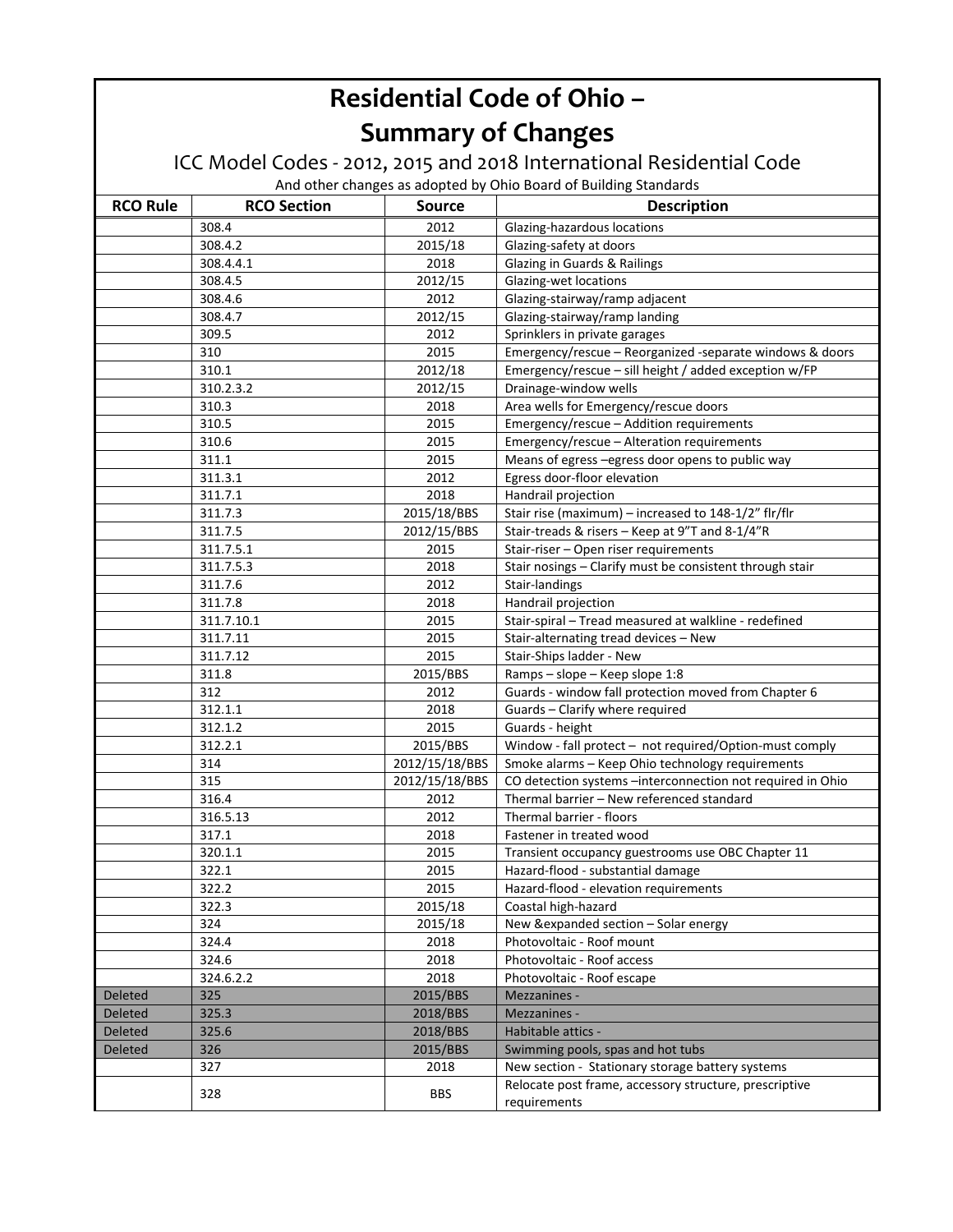#### ICC Model Codes ‐ 2012, 2015 and 2018 International Residential Code

| <b>RCO Rule</b> | <b>RCO Section</b>       | <b>Source</b> | <b>Description</b>                                                      |
|-----------------|--------------------------|---------------|-------------------------------------------------------------------------|
|                 |                          |               |                                                                         |
| 4101:8-4-01     | <b>Foundations</b>       |               |                                                                         |
|                 | 403.1.1                  | 2015          | Footing size - Expanded table and added depth                           |
| Deleted         | 403.1.2                  | 2015/BBS      | Footing - Continuous in SDC D - not applicable in Ohio                  |
| <b>Deleted</b>  | 403.1.3                  | 2015/BBS      | Footing - Reinforcing requirements in SDC D - not applicable in<br>Ohio |
|                 | 403.1.4.1                | <b>BBS</b>    | Deleted exceptions 1 and 2.                                             |
|                 | 403.1.6                  | 2015/BBS      | Foundation anchor - middle third - not adopted                          |
|                 | 403.3(1)                 | 2018          | Update Table notes - R values                                           |
|                 | 403.4                    | 2018          | Added width to Table                                                    |
| <b>Deleted</b>  | 404.1.4                  | 2015/BBS      | Foundation - masonry SDC D - not applicable in Ohio                     |
|                 | 404.1.9                  | 2012          | Foundation - isolated masonry pier -New                                 |
|                 | 404.4                    | 2015          | Retaining walls - revised thresholds triggering enforcement             |
|                 | 405.1                    | 2012          | Foundation - drainage, add filter fabric to perforated pipe             |
|                 | 408.3                    | 2015          | Added dehumidification in unvented crawl space                          |
|                 |                          |               |                                                                         |
| 4101:8-5-01     | <b>Floors</b>            |               |                                                                         |
|                 | 501.3                    | 2012          | Fire protection-floor. Previously adopted. Moved to 302.13              |
|                 |                          | 2015          | Table 503.3.1(1)                                                        |
|                 | 502.3.1                  | 2015          | Table 503.3.1(2)                                                        |
|                 | 502.1                    | 2015          | Framing of floor openings.                                              |
|                 | 502.6.3                  | <b>BBS</b>    | Stabilizing provision for steel beams in open pockets                   |
|                 | 502.9.1                  | <b>BBS</b>    | Stabilizing provision for steel columns                                 |
|                 | 505.3.2                  | 2018          | Update span Tables - Cold form light gage steel framing                 |
|                 | 507                      | 2012          | Decks - Create a section for deck construction                          |
|                 | 507.1                    | 2015/18       | Focus scope                                                             |
|                 | 507.2                    | 2015/18       | Deck materials                                                          |
|                 |                          |               | Deck-alt lateral connect.                                               |
|                 | 507.2.4                  | 2015          | Moved in model code reorganization to 507.9.2                           |
|                 | 507.3                    | 2018          | Deck footings                                                           |
|                 | 507.4                    | 2015/18       | Deck posts                                                              |
|                 | 507.5                    | 2015/18       | Deck beams                                                              |
|                 | 507.6                    | 2015/18       | Deck joists                                                             |
|                 | 507.7                    | 2015/18       | Decking                                                                 |
|                 | 507.8                    | 2015/18       | Vertical and Lateral supports                                           |
|                 | 507.9                    | 2012/2018/BBS | Ledgers and band joists. Tension anchor permitted - not<br>required     |
|                 |                          |               |                                                                         |
| 4101:8-6-01     | <b>Wall construction</b> |               |                                                                         |
|                 |                          | 2012          | Update structural. member fastening - expanded options                  |
|                 | 602.3                    | 2015          | Update roof fastening - expanded options                                |
|                 | Table 602.3(1)           | 2015          | Updated wall fastening - expanded options                               |
|                 |                          | 2015          | Updated floor fastening - expanded options                              |
|                 | 602.3.1                  | 2015/18       | Stud-size, height & spacing; Tables 602.3(5) and 602.3(6)               |
|                 | 602.7                    | 2012/15/18    | Headers                                                                 |
|                 | 602.7.1                  | 2012          | Headers-single member                                                   |
|                 | 602.7.5                  | 2018          | <b>Updated &amp; Expanded Table</b>                                     |
|                 | 602.10                   | 2012          | Bracing - Previously adopted, no change                                 |
|                 | 602.10.1                 | 2012          | Bracing-wall lines - Previously adopted, no change                      |
|                 | 602.10.2                 | 2012          | Bracing-wall panels - Previously adopted, no change                     |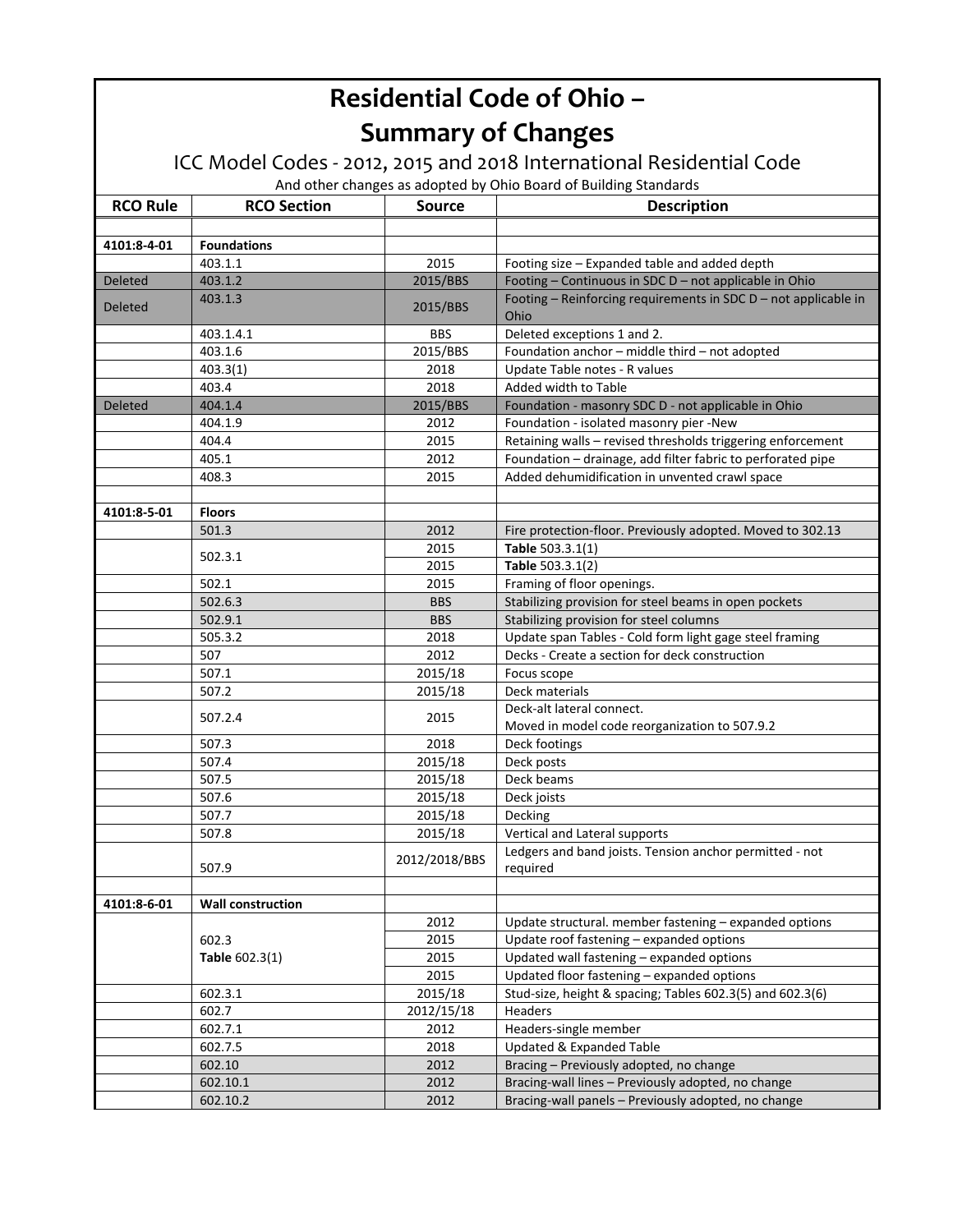#### ICC Model Codes ‐ 2012, 2015 and 2018 International Residential Code

| <b>RCO Rule</b> | <b>RCO Section</b>   | <b>Source</b> | <b>Description</b>                                                           |
|-----------------|----------------------|---------------|------------------------------------------------------------------------------|
|                 | 602.10.3             | 2012/15/18    | Bracing-length required. Update Tables 602.10.3(1) and (4)                   |
|                 | 602.10.4             | 2012          | Bracing methods - Previously adopted, no change                              |
|                 |                      |               | Bracing-Mixing methods. New section to address multiple                      |
|                 | 602.10.4.1           | 2018          | methods in one building                                                      |
|                 | 602.10.5             | 2012/15       | Bracing-length minimum. Update Table 602.10.5                                |
|                 | 602.10.6             | 2012          | Bracing-Methods - New in 2012. Previously adopted, no change                 |
|                 | 602.10.6.1           | 2012          | Bracing - Method ABW. Previously adopted, no change                          |
|                 | 602.10.6.2           | 2012          | Bracing - Method PFH. Previously adopted, no change                          |
|                 | 602.10.6.3           | 2012          | Bracing - Method PFG. Previously adopted, no change                          |
|                 | 602.10.6.4           | 2012/18       | Bracing - Method CS-PF. Modified Figure - add note<br>"continuous sheathing" |
| <b>Deleted</b>  | 602.10.6.5           | 2012/BBS      | Bracing-masonry. SDC D not applicable in Ohio                                |
|                 | 602.10.7             | 2012          | Bracing - wall lines - sheathing. Previously adopted, no change              |
|                 | 602.10.9             | 2012          | Bracing - panel support. Previously adopted, no change                       |
| Deleted         | 602.10.9.1           | 2015/BBS      | Bracing - SDC D- not applicable in Ohio (refer 403.1.2)                      |
|                 | 602.10.11            | 2015          | Bracing - cripple wall                                                       |
|                 | 602.12               | 2012/15       | Bracing - simplified                                                         |
|                 | 602.12.6             | 2012          | Bracing - simplified-Narrow panel. Previously adopted, no<br>change          |
|                 | 603.3.1              | 2018          | Updated Table for V-ult                                                      |
|                 | 603.3.1.1            | 2018          | Updated Table for V-ult                                                      |
|                 | 603.9.5              | 2015          | Sheathing - structural/masonry for SDC C                                     |
|                 | 606                  | 2015          | Masonry walls - reorganized and expanded                                     |
|                 | 606.3.3              | 2012/15       | Wall ties - installation                                                     |
|                 | 606.3.5              | 2015          | Grouting - masonry                                                           |
|                 | 607                  | 2015          | New section - Glass unit masonry                                             |
|                 | 610                  | 2018          | Structural Insulted Panels (SIP). Reorganized Section                        |
|                 | 610.7                | 2015          | SIP-drilling & notching. Updated provisions                                  |
|                 |                      |               |                                                                              |
| 4101:8-7-01     | <b>Wall covering</b> |               | Reorganized                                                                  |
|                 | 702.7                | 2015          | Vapor retarder - relocated from Chapter 6                                    |
|                 | 703.2                | 2018          | Clarify Water resistive barrier                                              |
|                 |                      |               | Cladding $-$                                                                 |
|                 | 703.3                | 2015          | thickness & attachment                                                       |
|                 | 703.3.1              | 2018          | Soffit installation                                                          |
|                 |                      |               | Cladding $-$                                                                 |
|                 | 703.5                | 2015          | wood, hardboard, SIP                                                         |
|                 |                      |               | Cladding $-$                                                                 |
|                 | 703.6                | 2015          | wood shake/shingle                                                           |
|                 |                      |               | Cladding $-$                                                                 |
|                 | 703.7.3.2            | 2012          | masonry lintel                                                               |
|                 |                      |               | $Cladding -$                                                                 |
|                 | 703.7.4              | 2012          | masonry anchorage                                                            |
|                 |                      | 2012          | $Cladding -$                                                                 |
|                 | 703.7.4.2            |               | masonry grout fill                                                           |
|                 | 703.8                | 2012          | Cladding - flashing                                                          |
|                 | 703.8.4              | 2018          | Added Table - Veneer anchorage                                               |
|                 |                      |               | Air space. - May contain mortar from construction activities                 |
|                 | 703.9                | 2015          | Cladding - EIFS                                                              |
|                 | 703.11.1             | 2015          | $Cladding -$                                                                 |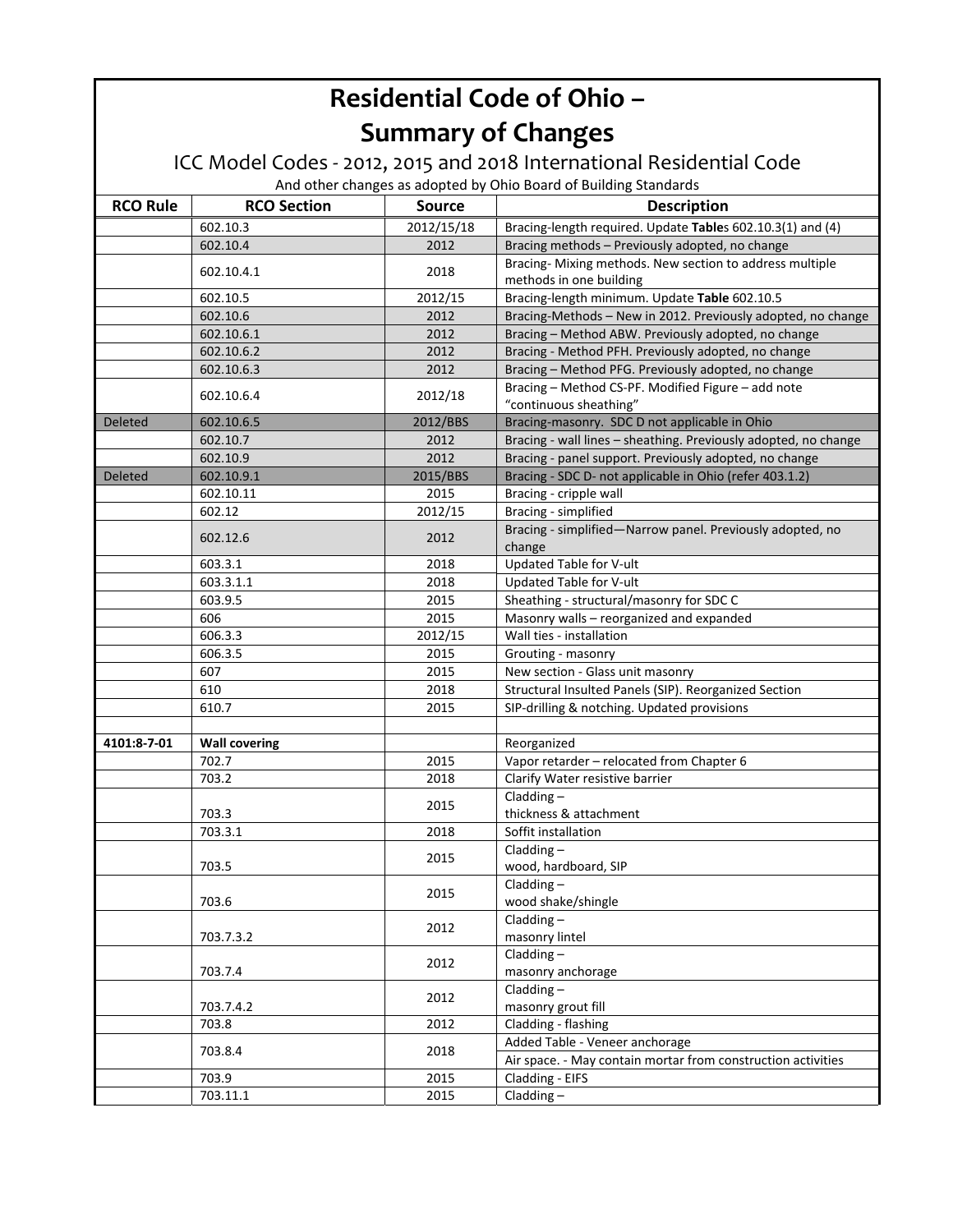#### ICC Model Codes ‐ 2012, 2015 and 2018 International Residential Code

| <b>RCO Rule</b> | <b>RCO Section</b>             | <b>Source</b> | <b>Description</b>                                             |
|-----------------|--------------------------------|---------------|----------------------------------------------------------------|
|                 |                                |               | vinyl attachment                                               |
|                 | 703.11.2                       | 2018          | Modify installation with foam and add Table                    |
|                 |                                |               | Cladding $-$                                                   |
|                 | 703.12                         | 2012          | masonry-adhered                                                |
|                 |                                | 2015          | Cladding $-$                                                   |
|                 | 703.13                         |               | insulated vinyl                                                |
|                 | 703.14                         | 2015          | Cladding - polypropylene                                       |
|                 |                                | 2015          | Cladding $-$                                                   |
|                 | 703.15                         |               | attachment wood                                                |
|                 | 703.16                         | 2015          | Cladding - attachment                                          |
|                 |                                | 2015          | $Cladding -$                                                   |
|                 | 703.17                         |               | attachment masonry                                             |
|                 |                                |               |                                                                |
| 4101:8-8-01     | Roof-ceiling construction      |               |                                                                |
|                 | 802                            | 2018          | Reorganize section                                             |
|                 | 802.1.5.4                      | 2018          | Fire retardant treated. Add labeling requirement               |
|                 | 802.4                          | 2015          | Change to Rafter maximum spans Table 802.4                     |
|                 | 802.5                          | 2015          | Change to Ceiling joist maximum spans Table 802.5              |
|                 | 802.7                          | 2012          | Roof - Structure. Cutting, drilling and notching provisions    |
|                 | 802.11                         | 2012          | Roof - uplift. Expanded tables; separated rafters and trusses  |
|                 | 806                            | 2012          | Roof - ventilation                                             |
|                 | 806.1                          | 2015          | Ventilation - attic                                            |
|                 | 806.2                          | 2018          | Clarify - minimum venting area                                 |
|                 | 806.5                          | 2012/15/18    | Attic - unvented,                                              |
| 4101:8-9-01     | <b>Roof covering</b>           |               |                                                                |
|                 | 903.2.1                        | 2012          | Flashings - roof (locations)                                   |
|                 | 903.2.2                        | 2012          | Crickets/saddles                                               |
|                 |                                |               | Underlayment - consolidated separate sections into one         |
|                 | 905.1.1                        | 2015          | including ice barriers                                         |
|                 | 905.2.7.2                      | 2012          | Underlayment - high wind requirements                          |
|                 | 905.2.8.3                      | 2012          | Flashing sidewall                                              |
|                 | 905.2.8.5                      | 2012/BBS      | Drip edge - refer to manufactures instructions for application |
|                 | 905.7.5                        | 2015          | Wood shingle application - fasteners                           |
|                 | 905.8.6                        | 2015          | Wood shake application - fasteners                             |
|                 | 905.16                         | 2015          | New section - Photo voltaic shingles                           |
|                 | 905.17                         | 2018          | New section - Building integrated PV panels                    |
|                 | 907                            | 2015          | New section - Photo voltaic-roof mounted system                |
|                 | 908                            | 2012/15       | Roof recovering versus replacement                             |
|                 |                                |               |                                                                |
| 4101:8-10-01    | <b>Chimneys and fireplaces</b> |               |                                                                |
|                 | 1003.9.1                       | 2012          | Caps - masonry chimney.                                        |
|                 | 1003.9.3                       | 2012          | Caps - rain. Not required, applies when installed              |
|                 | 1005.7                         | 2012          | Chimney offsets - factory built                                |
|                 | 1005.8                         | 2018          | Insulation shield                                              |
|                 |                                |               |                                                                |
| 4101:8-11-01    | <b>Energy efficiency</b>       |               |                                                                |
|                 | 1101                           |               | See comparison chart by BBS                                    |
|                 | 1101.2                         | 2012/BBS      | Compliance path options                                        |
|                 | 1101.6                         | <b>BBS</b>    | Moved definitions to Chapter 2                                 |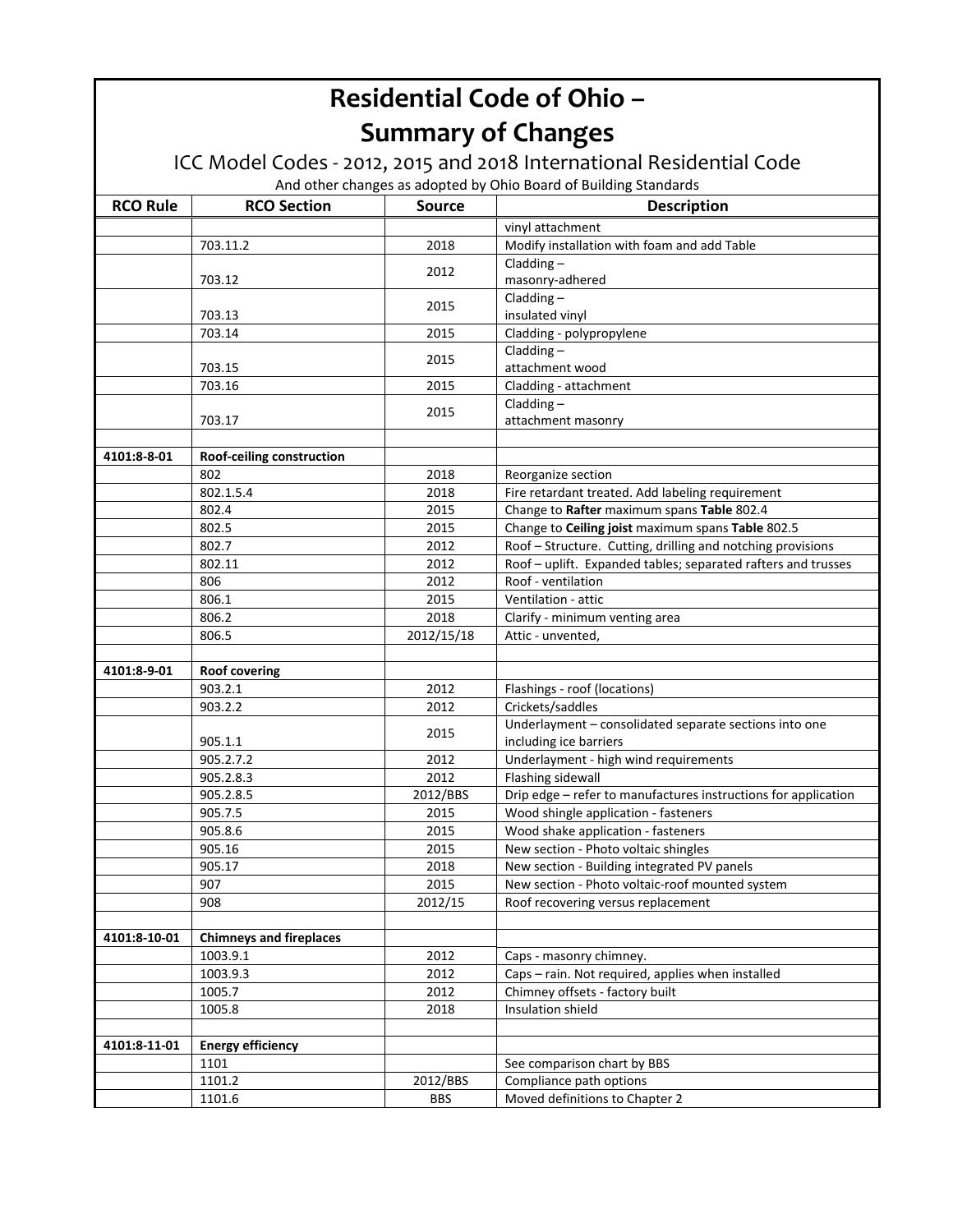#### ICC Model Codes ‐ 2012, 2015 and 2018 International Residential Code

| <b>RCO Rule</b> | <b>RCO Section</b> | <b>Source</b> | <b>Description</b>                                                                           |
|-----------------|--------------------|---------------|----------------------------------------------------------------------------------------------|
|                 |                    |               | Modified definition - Air barrier                                                            |
|                 |                    | 2018          | Modified definition - Building Thermal Envelope                                              |
|                 |                    |               | Added Definition. - Continuous insulation                                                    |
|                 |                    | 2015          | Added Definition - Insulated siding                                                          |
|                 |                    |               | Added Definition - Insulted vinyl siding                                                     |
|                 |                    |               | Added Definition - Skylight (energy)                                                         |
|                 |                    | 2018          | Added Definition. - Opaque Door (energy)                                                     |
|                 | 1101.10.3          | 2018          | Modified Tables 1101.10.3(1) & (2) - Titles only                                             |
|                 | 1101.13            | 2015/BBS      | Moved compliance path options to 1101.2                                                      |
|                 | 1101.14            | 2015          | Certificate - permanent                                                                      |
|                 | 1101.15            | 2012/15/BBS   | Created compliance path in 2012. Moved in 2015. See 1101.2                                   |
|                 | 1102.1             | 2018          | Log homes - ICC-400 (exempt)                                                                 |
|                 |                    | <b>BBS</b>    | New section 1107 Existing buildings                                                          |
|                 | 1102.1.2           | 2018          | Modified Table-All fenestration, ceiling and mass wall values.<br>Frame walls in zone 4 only |
|                 |                    | <b>BBS</b>    | Foundation wall insulation value kept at R= 10/13                                            |
|                 |                    | 2018          | Modified Table - All fenestration, ceiling and mass wall values.                             |
|                 | 1102.1.4           |               | Frame walls in zone 4 only                                                                   |
|                 |                    | <b>BBS</b>    | Foundation wall insulation value kept at U= 0.059 and 0.065                                  |
|                 | 1102.1.3           | 2015          | R-value for insulated cladding                                                               |
|                 | 1102.2.2           | 2018          | Clarify application of exception                                                             |
|                 | 1102.2.4           | 2015          | Access hatch & door                                                                          |
|                 | 1102.2.5           | 2018          | Clarify mass wall requirements                                                               |
|                 | 1102.2.6           | 2018          | Modified light steel framing insulation equivalent                                           |
|                 | 1102.2.7           | 2015          | R-value reduction - Table 1102.1.2                                                           |
|                 | 1102.2.8           | 2015          | Insulation of floor cavity - Table 1102.4.1.1                                                |
|                 | 1102.4             | 2018          | Update testing standard                                                                      |
|                 |                    |               | 5 ACH - Delete 3rd party requirement for testing                                             |
|                 | 1102.4.1.1         | 2015          | Clarify insulation at corners & headers - Table 1102.4.1.1                                   |
|                 |                    | <b>BBS</b>    | Clarify requirement for narrow cavities - Table 1102.4.1.1                                   |
|                 | 1102.4.2           | 2015          | WBFP doors - Table 1102.4.1.1                                                                |
|                 | 1103.3             | 2015/18       | Duct sealing and & testing requirements. Clarify exceptions                                  |
|                 | 1103.3.2           | 2015          | Remove testing                                                                               |
|                 | 1103.3.3           | 2015          | Add testing                                                                                  |
|                 | 1103.3.4           | 2015          | Add duct leakage                                                                             |
|                 | 1103.3.5           | 2015/BBS      | Permit non-ducted RA only in framing cavity                                                  |
|                 | 1103.3.6           | 2018          | Ducts - Buried & deeply buried                                                               |
|                 | 1103.3.7           | 2018          | Ducts - in conditioned space                                                                 |
|                 | 1103.5             | 2018          | HW circulation & temperature maintenance system                                              |
|                 | 1104.1             | 2018          | Modification to requirement for high efficacy lamps                                          |
|                 | 1106.3             | 2018          | ERI ventilation rate                                                                         |
|                 | 1106.4             | 2018          | Modify Table - ERI numbers                                                                   |
|                 | 1107.1             | <b>BBS</b>    | Clarify 113 supersedes 1107.1 if in conflict                                                 |
|                 | 1107.4             | <b>BBS</b>    | Existing building compliance alternative                                                     |
|                 | 1108.1.1.1         | <b>BBS</b>    | Except - Existing building thermal envelope                                                  |
|                 | 1112               | <b>BBS</b>    | Keep OHBA options for energy efficiency                                                      |
|                 | 1112.2.4.2.1       | <b>BBS</b>    | Modify air leakage rate to 5 ACH                                                             |
|                 | 1112.4             | <b>BBS</b>    | Modify required high efficacy lamps                                                          |
|                 |                    |               |                                                                                              |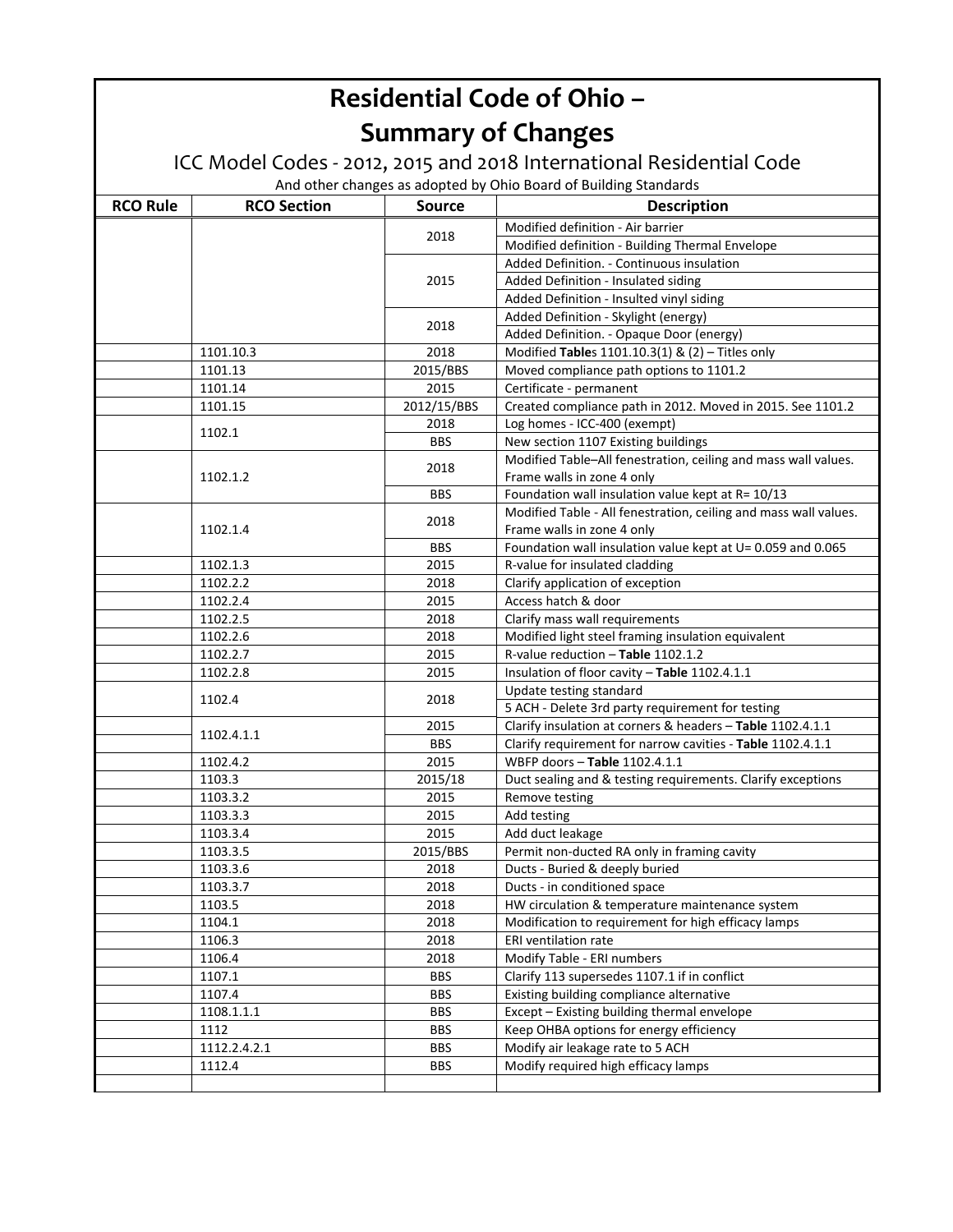ICC Model Codes ‐ 2012, 2015 and 2018 International Residential Code

| <b>RCO Rule</b> | <b>RCO Section</b>                     | <b>Source</b> | <b>Description</b>                                                                                      |
|-----------------|----------------------------------------|---------------|---------------------------------------------------------------------------------------------------------|
| 4101:8-12-01    | <b>Mechanical administration</b>       |               |                                                                                                         |
|                 |                                        |               |                                                                                                         |
| 4101:8-13-01    | General mechanical system requirements |               |                                                                                                         |
|                 | 1301                                   | 2012          | Add identification and certification for pipe, tubing, & fittings                                       |
|                 | 1305.1.1                               | 2018          | Delete this provision for access to furnace in a compartment                                            |
|                 | 1305.1.3.2                             | 2018          | Modify requirements for appliances in pits                                                              |
|                 |                                        |               |                                                                                                         |
| 4101:8-14-01    | <b>Heating and cooling equipment</b>   |               |                                                                                                         |
|                 | 1411.6                                 | 2012          | Add locking requirement for port cap access.                                                            |
|                 | 1411.8                                 | 2015          | Relocate from 1411.6                                                                                    |
|                 |                                        |               |                                                                                                         |
| 4101:8-15-01    | <b>Exhaust systems</b>                 |               |                                                                                                         |
|                 | 1502.3.1                               | 2018          | Modify dryer exhaust termination                                                                        |
|                 | 1502.4                                 | 2012          | Modify requirements for dryer exhaust duct.                                                             |
|                 | 1502.4.2                               | 2018          | Modify concealed dryer duct                                                                             |
|                 | 1502.4.4                               | 2015          | Added requirements for use of power vent in dryer exhaust                                               |
|                 | 1502.4.5                               | 2015          | Added length per manufacturer when power vent is used                                                   |
|                 | 1502.4.6                               | 2015          | Modify duct length labeling. All ducts over 35' equivalent length                                       |
|                 | 1503                                   | 2018          | Clarify, reorganize and modify domestic cooking exhaust                                                 |
|                 | 1503.4                                 | 2015          | Range hood-make-up air requirements.                                                                    |
|                 | 1503.6                                 | 2018          | Relocate from 1503.4. Modify make up air requirements                                                   |
|                 | 1504                                   | 2018          | Moved to microwave ovens to 1503.2. Relocate and modify<br>1506 exhaust ducts to 1504                   |
|                 | 1505                                   | 2018          | Moved to overhead exhaust hoods to 1503.2.1. Relocate and<br>modify 1507 mechanical ventilation to 1505 |
|                 | 1506                                   | 2012          | Added minimum clearance requirement for exhaust opening.                                                |
|                 | 1506.2                                 | 2015          | Vent - exhaust duct length. Add Table 1506.2                                                            |
|                 | 1507                                   | 2012          | Added prescriptive design criteria for mechanical ventilation                                           |
|                 |                                        |               |                                                                                                         |
| 4101:8-16-01    | Duct systems                           |               |                                                                                                         |
|                 | 1601.1                                 | 2012          | Modify requirement for duct design per Manual D when<br>installed                                       |
|                 | 1601.1.1                               | 2012/15       | Modify duct construction to follow SMACNA                                                               |
|                 | 1601.1.2                               | 2018          | Modify underground duct - Seal and test                                                                 |
|                 | 1601.2                                 | 2015          | Move factory made duct 1601.1.1-#2                                                                      |
|                 | 1601.4                                 | 2015          | Duct-installation                                                                                       |
|                 | 1601.4.1                               | 2012          | Duct-joints, seams & connect                                                                            |
|                 | 1602                                   | 2015          | Modify/reorganize Outdoor/RA                                                                            |
|                 | 1602.2                                 | 2012/15       | Prohibited O/A and R/A locations. Change title                                                          |
|                 |                                        |               |                                                                                                         |
| 4101:8-19-01    | Special fuel burning equipment         |               |                                                                                                         |
|                 | 1901                                   | 2012/18       | Modify clearance requirements for ranges and ovens                                                      |
|                 |                                        |               |                                                                                                         |
| 4101:8-21-01    | <b>Hydronic piping</b>                 |               |                                                                                                         |
|                 | 2101.9                                 | 2018          | Modify PEX tubing hanger spacing                                                                        |
|                 | 2101.10                                | 2018          | Modify Pressure testing. Exception for when testing PEX                                                 |
|                 | 2103.2                                 | 2018          | Modify radiant floor thermal barrier. In accordance with Chap<br>11                                     |
|                 |                                        |               |                                                                                                         |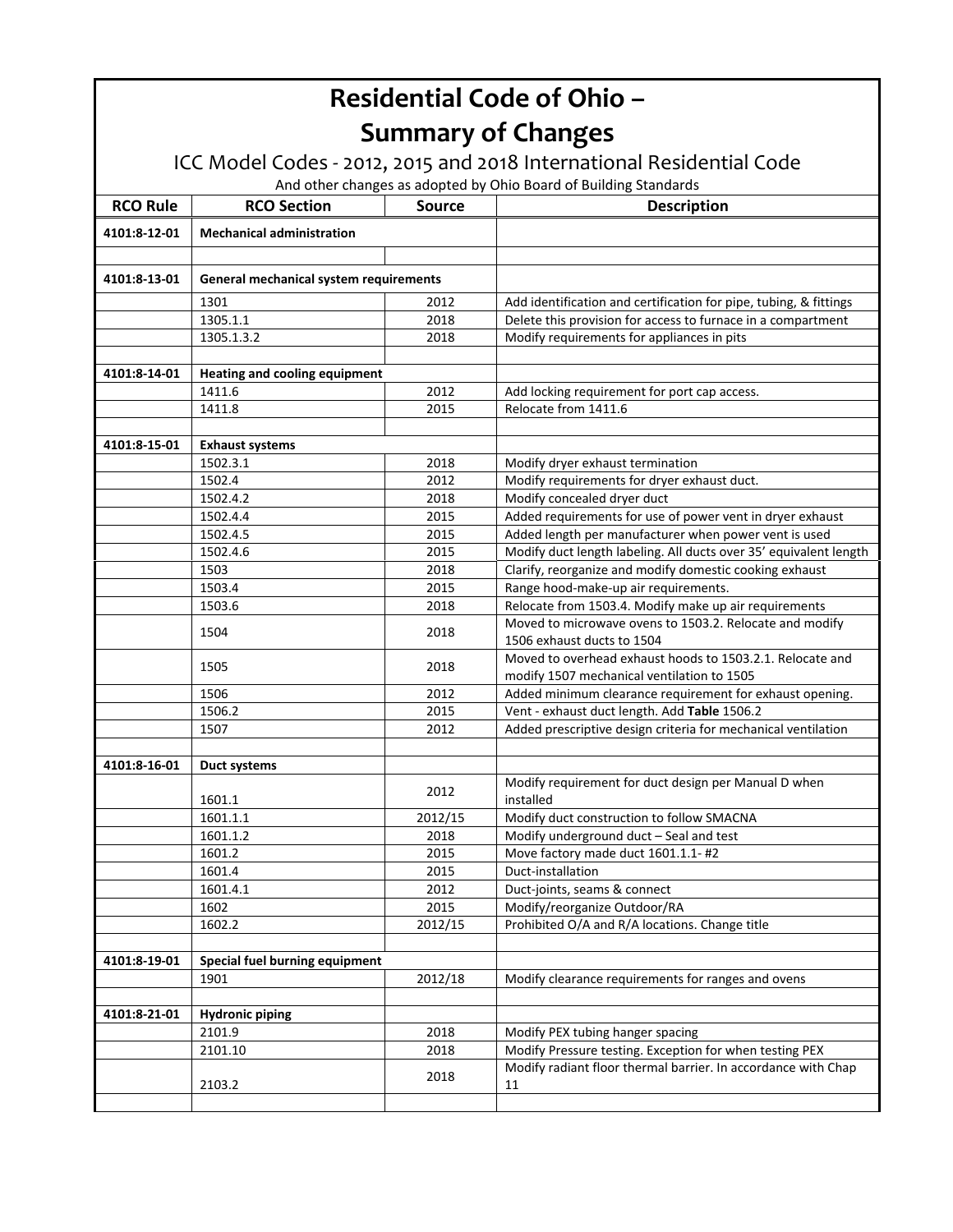#### ICC Model Codes ‐ 2012, 2015 and 2018 International Residential Code

| <b>RCO Rule</b> | <b>RCO Section</b>            | <b>Source</b> | <b>Description</b>                                                              |
|-----------------|-------------------------------|---------------|---------------------------------------------------------------------------------|
| 4101:8-23-01    | Solar thermal systems         |               | Keep section limited to solar thermal energy (2015)                             |
|                 |                               |               | Add thermal solar energy requirements. Add protections &                        |
|                 | 2301                          | 2012/18       | access                                                                          |
|                 | 2302                          | 2012          | Add photovoltaic solar energy system requirements                               |
|                 |                               | 2015          | Delete Photovoltaics - include in other code sections                           |
|                 |                               |               |                                                                                 |
| 4101:8-24-01    | Fuel gas                      |               |                                                                                 |
|                 | 2403                          | <b>BBS</b>    | Move all definitions to Chapter 2                                               |
|                 | 2404.11                       | 2015          | Add condensate pump requirements                                                |
|                 | 2406.2                        | 2018          | Added an exception to prohibited location of appliance.                         |
|                 | 2409.1                        | 2012          | Clarification to include gypsum board as a combustible material                 |
|                 | 2411.1.1                      | 2015          | Add bonding requirements for (CSST). Previously adopted                         |
|                 | 2411.2                        | 2018          | Renumber CSST sections                                                          |
|                 | 2411.3                        | 2018          | Add Arc resistant CSST                                                          |
|                 | 2412                          | 2012          | Add requirements for pipe identification & certification                        |
|                 | 2412.10                       | <b>BBS</b>    | Pipe material testing and certification per Ohio process.                       |
|                 | 2413.2                        | 2015          | Modify calculation for maximum gas demand                                       |
|                 | 2414.4.2                      | 2018          | Modify to allow schedule 10 piping                                              |
|                 | 2414.6                        | 2015          | Modify to prohibit PVC & CPVC for pipe, tubing & fittings                       |
|                 | 2414.10.1                     | 2018          | Modify to allow press connect fittings                                          |
|                 | 2415                          | 2012          | Add requirements for CSST identification & certification.<br>Previously adopted |
|                 | 2415.5                        | 2015          | Clarify permitted fittings in concealed locations                               |
|                 | 2415.7                        | 2015          | Modify protection of piping in concealed locations                              |
|                 | 2415.11                       | 2018          | Reorganize section and add corrosion protection requirements                    |
|                 | 2419.4                        | 2012          | Add Figure 2419.4 to clarify sediment trap installation                         |
|                 | 2420.5.1                      | 2018          | Clarify - Shut off valve location behind moveable appliance is ok               |
|                 | 2420.6                        | 2018          | Add requirement to support shut off valve in tubing systems                     |
|                 | 2421.2                        | 2015          | Modify regulator (medium pressure) installed with unions                        |
|                 | 2422.1                        | 2015          | Add referenced standard for portable outdoor appliance<br>connect.              |
|                 | 2426.7.1                      | 2015          | Add door swing clearance at vent terminals                                      |
|                 | 2427.4.1                      | 2015          | Modify use of listed plastic vent piping is per manufacturers<br>instruction    |
|                 | 2427.6.8.3                    | 2015          | Modify size of listed plastic vent piping is per manufacturers<br>instruction   |
|                 | 2427.8                        | 2015          | Modify to include new requirements for sidewall vent systems                    |
|                 | 2439.4                        | 2015          | Added requirements for use of power vent in dryer exhaust                       |
|                 |                               |               | Added length per manufacturer when power vent is used                           |
|                 | 2439.7                        | 2015          | Modify duct length labeling. All ducts over 35' equivalent length               |
|                 | 2442.2                        | 2018          | Remove prescriptive duct sizing in favor of other sizing methods                |
|                 | 2442.4                        | 2012          | Modify the prohibited locations for outside & return air                        |
|                 | 2447.2                        | 2015/18       | Add exceptions to prohibited location of commercial appliance                   |
|                 |                               |               |                                                                                 |
| 4101:8-25-01    | <b>Plumbing systems</b>       |               |                                                                                 |
|                 | All sections in 4101:8-25-01  |               | Delete all model code sections. Adopt the Ohio plumbing code                    |
|                 | through 4101:8-33-01 except   | <b>BBS</b>    | with an effective date of Nov. 1, 2017 and include Ohio                         |
|                 | 4101:8-29-01 (see below)      |               | modifications from Chapter 25 and Chapter 29 of the RCO to                      |
|                 |                               |               | replace model code provisions for plumbing systems                              |
| 4101:8-29-01    | Water supply and distribution |               |                                                                                 |